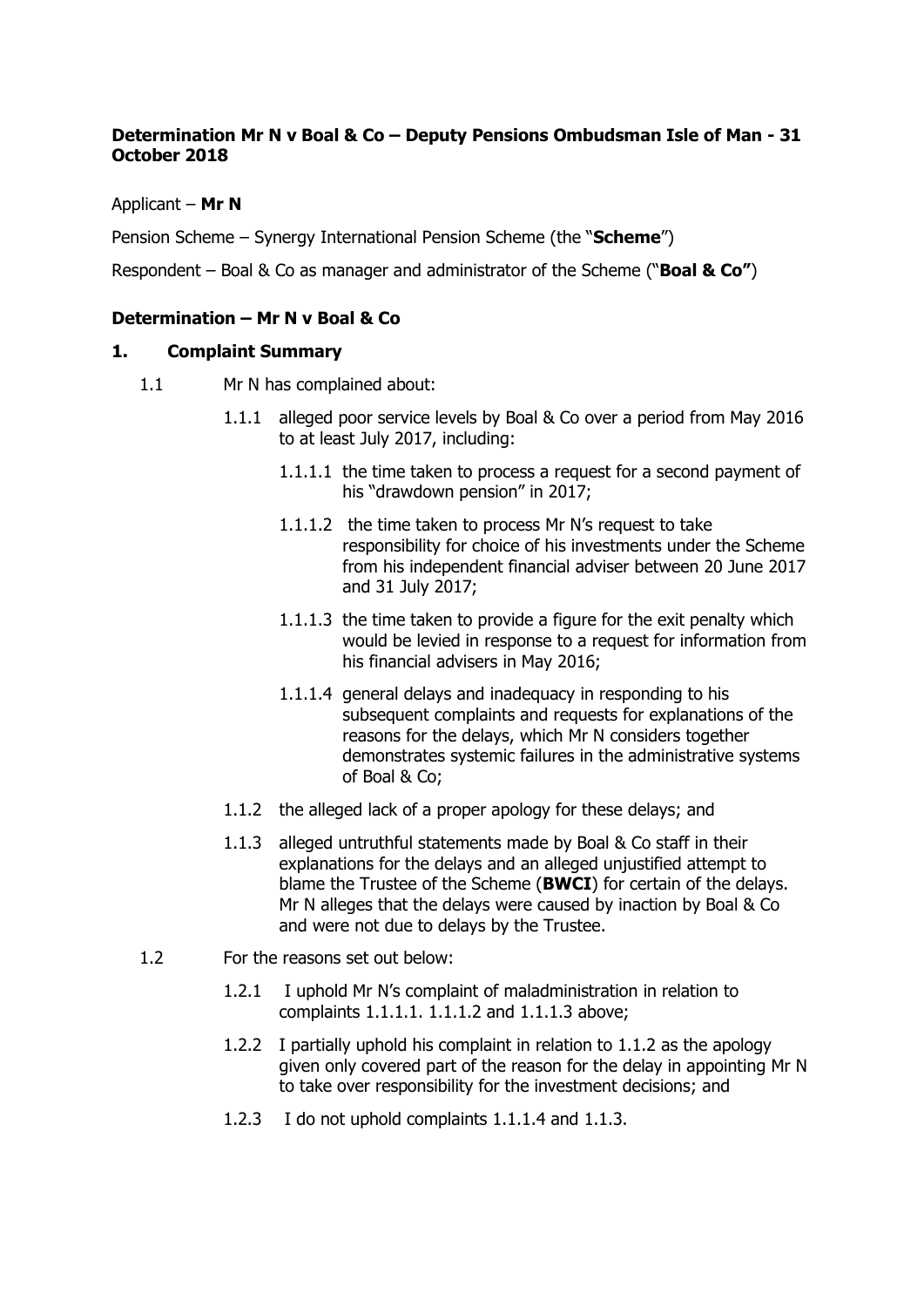# **2 Background**

- 2.1 The background to the allegations is set out in a detailed summary of Mr N's complaint (**Complaint Summary**) prepared by Mr N with accompanying documents referred to as Documents A to F in the Complaint Summary. I have not set all this information out again in full in the determination.
- 2.2 Mr N has also prepared a very detailed timeline of the email and other correspondence which I have referred to in reaching this determination. I have also obtained additional emails from Boal & Co which I have reviewed.
- 2.3 Mr O'Neill of Boal & Co responded originally to Mr N's allegations in an email dated 15 August 2018 (**Response**), which Mr N responded to with comments in red on 4 September 2018 and Boal & Co then commented on in green in an email response on 10 September 2018 (**Additional Response**).
- 2.4 Following the issue of my provisional determination, Mr N has made further representations, ("**Supplementary Representations**), among other things, to the effect that in the period from 27 June 2017 to 25 July 2017 (a four week period) Boal & Co:
	- 2.4.1 did not put BWCI's request for an indemnity from Mr N into a to do/action file;
	- 2.4.2 they did not send any indemnity to Mr N nor did they request Mr N to sign and return any form;
	- 2.4.3 they did not appear to have any "chase mechanism" in their procedures to follow up the original request in 1, 2,3 4 weeks;
	- 2.4.4 they don't appear to have any supervisory input to highlight processes that weren't taking place.

Accordingly Mr N alleges that for 4 out of the 5 weeks for the delay in processing the request for the indemnity was caused by their maladministration.

- 2.5 Mr N then goes on to allege that in their response to Mr N Boal & Co was untruthful in blaming BWCI for the delay when Mr N considers the delay was entirely due to Boal & Co and Boal & Co untruthfully tried to shift the blame onto BWCI. Mr N further considers that the apology was inadequate as it included the explanation that "sometimes delays are unavoidable" when Mr N considers that 4 weeks of the delay was entirely due to actions by Boal & Co. I will consider both points further below.
- 2.6 In addition to various complaints referred to in Section 1 of this determination I will also, as these points have been specifically referred to by Boal & Co in the Additional Response, make some more general observations on the "Capstone allegations", the additional work carried out by Boal & Co and the trustees to assist Mr N.
- 2.7 I should perhaps note at this stage in the determination that Boal & Co have already apologised to Mr N in relation to certain delays referred below where it took Boal & Co longer than their service standards to deal with Mr N's requests, Boal & Co also have provided compensation for the distress caused by waiving 50% of their annual fee amounting to £665 which is what I would expect a good administrator to do in the circumstances. Mr N however does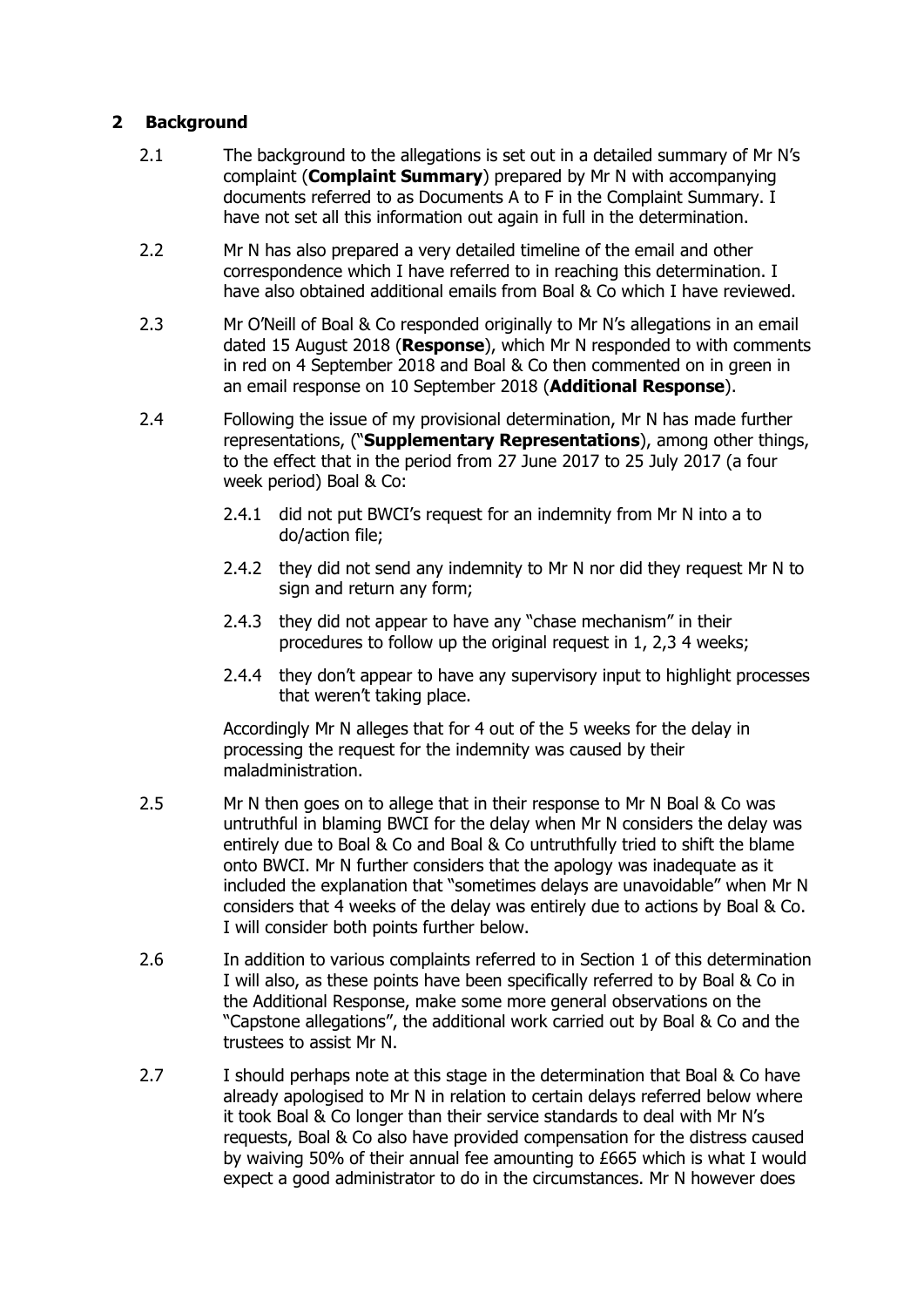not consider that the compensation provided and apologies received were adequate and has made the allegation that the apology was conditional and that certain Boal & Co responses made were untruthful.

- 2.8 It may also be helpful before looking at the specific complaints in more detail to consider what it is reasonable to expect in terms of service levels from a manager/administrator of a pension scheme such as the Scheme. I will then consider whether Boal & Co's service levels meet these standards.
- 2.9 I should also note that although Mr N's pension scheme is set up under Guernsey trusts I am satisfied I still have jurisdiction to consider the complaints against Boal & Co by virtue of the fact that Boal & Co is an Isle of Man manager and administrator of the Scheme. When commenting on the tax law issue in relation to drawdown it should be appreciated that Channel Islands tax law governs Mr N's ability to access his pension under drawdown.

### **3 What are reasonable service levels from a manager/administrator of a pension scheme such as the Scheme?**

- 3.1 A manager/ administrator of a pension scheme such as the Scheme, adopting good administrative practice, should have service levels in place in relation to the various tasks which need to be performed in relation to the pension scheme and systems in place to monitor performance against these service levels. The service levels will not generally require immediate turn-round of requests from members. Members do need to recognise that a manager/ administrator will deal with multiple requests from many members so not all requests can be turned round immediately.
- 3.2 I would also expect a good manager/ administrator to be pro-active if they are waiting for a response from a third party and not merely respond reactively as and when they are chased by members.
- 3.3 I would also expect a manager/ administrator to respond promptly to reasonable requests for information from members and deal with any complaints raised promptly and in accordance with an internal complaint procedure professionally and politely with a view to seeking to resolve the matter.
- 3.4 Members should also seek to deal with matters politely and in a measured and proportionate fashion. If allegations are made in a public forum then they need to be in a position to justify them on grounds of truth or fair comment.

### **4 Alleged Delayed Pension Payments and inability to access additional funds under the drawdown arrangements under the Scheme**

- 4.1 Mr N has complained about the delay in making a pension payment and his inability to access funds under the drawdown arrangements.
- 4.2 Mr N had been told previously, I understand, by his financial adviser, that he was able to take one pension payment before the beginning of one tax year and another at the beginning of the next tax year. The rules relating to pension drawdown in Channel Island schemes, I understand, had been, explained to Mr N and his adviser (a different individual to whom he had dealt with previously). The rules for pension drawdown under Guernsey law relate to a pension year not a tax year. The HMRC definition of a "pension year" under Guernsey tax requirements is "The maximum amount of drawdown pension over a pension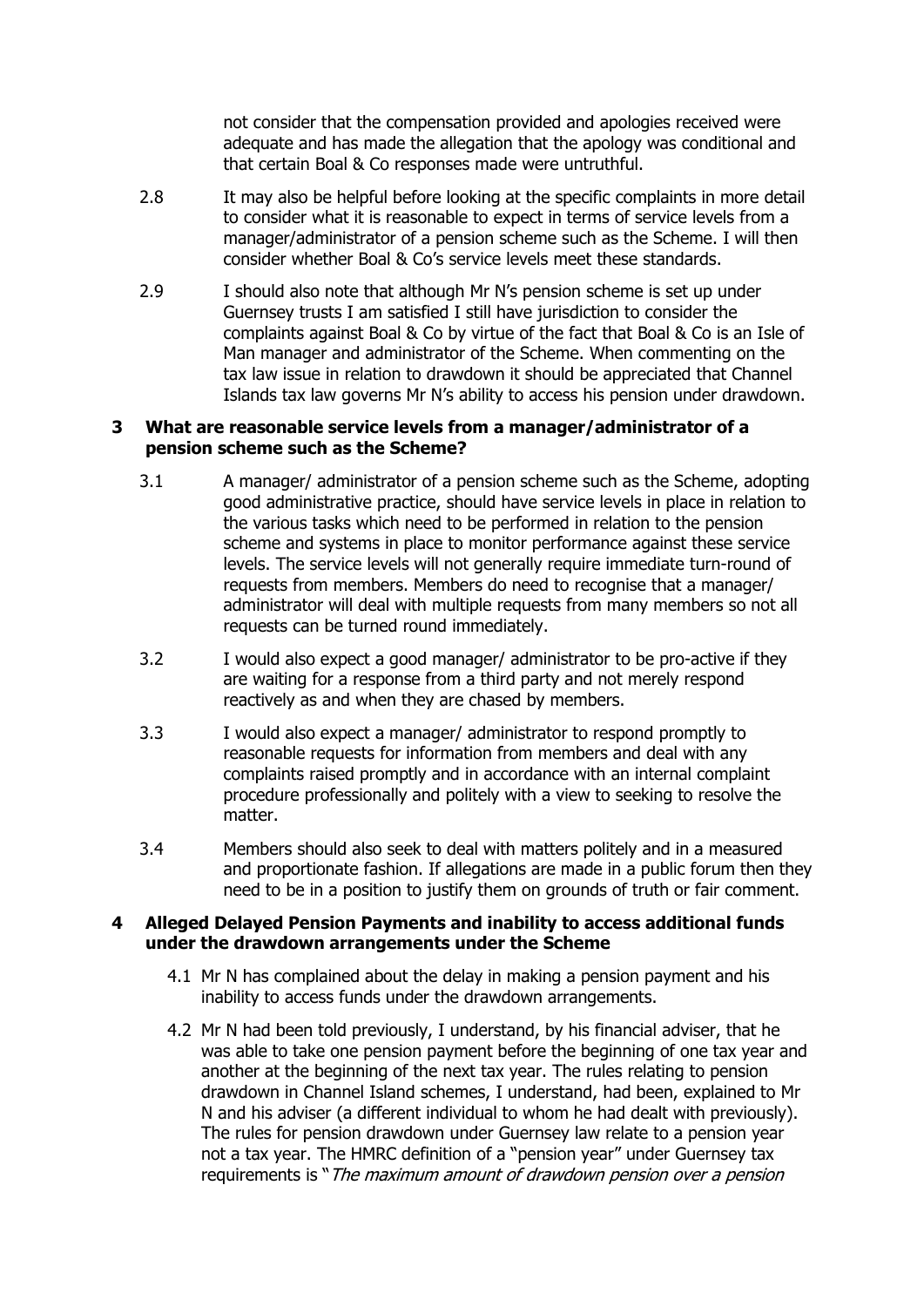year. A pension year for an arrangement runs for 12 months from the date the member first designates funds to provide drawdown pension under the arrangement. Each subsequent pension year follows from that date."

- 4.3 I accept Boal & Co's explanation about the applicable tax rules in the Channel Islands relating to the circumstances in which the additional pension payment could be taken i.e. that under the drawdown regime to which he was subject the rules relate to "pension year", not a "tax year".
- 4.4 It took 13 working days to calculate the amount. Boal & Co have explained in their Response that the drawdown calculation in April 2017 was not processed in Boal & Co's standard turnaround time of 5 working days.
- 4.5 Boal & Co originally explained that the reason that it took 13 days to process the request was due to a delay in producing the actuarial drawdown figures. Boal & Co state that as well as standard Government Actuary's figures their actuarial team gather additional information specific to the member's scheme. The calculation includes known fees, and looks at the investment of the fund and uses assumptions for investment growth based on these investments. Boal & Co stated that they consider that this provides the member with a better indication of a pension level which could be sustained.
- 4.6 Mr N disputes that this was the actual explanation for the delay and notes that the only figure shown in the previous valuation was the GAD maximum figure and that Boal & Co already had all the information available to deal with the calculation. Mr N considers that the real reason for the delay was down to Boal & Co not dealing efficiently with his request. I agree that this is correct. Boal & Co did not deal efficiently with the request but this made no difference to his ability to access additional funds from his pension which was due to Guernsey tax law requirements.
- 4.7 Boal & Co did however effectively admit this later in their review of the complaint. When Mr Winrow reviews the complaint he states in his apology in his email of 7 September 2017

"Dear Mr [N]

After an independent review of your case I would like to issue you with an apology [emphasis in red by Deputy Pensions Ombudsman].

On behalf of Boal & Co I want to extend my sincere apologies [Emphasis in red by Deputy Pensions Ombudsman] for the delays in communication with your in dealing with your queries. In particular, 13 days is not an acceptable time to take to produce a drawdown calculation [emphasis by Deputy Pensions Ombudsman] and the 5 weeks without communication regarding your options and your request to manage your own investments was also unacceptable. Occasionally delays are unavoidable, but our staff are trained to keep the customer informed of any possible delays and I am sorry that this was not the case for you.

I understand your frustration at not having received a timely follow up to your queries. At Boal & Co we pride ourselves on delivering high quality service and we work hard to deliver this. In your case, our delays in communication have let you down and for that I am sorry [emphasis in red by Deputy Pensions Ombudsman].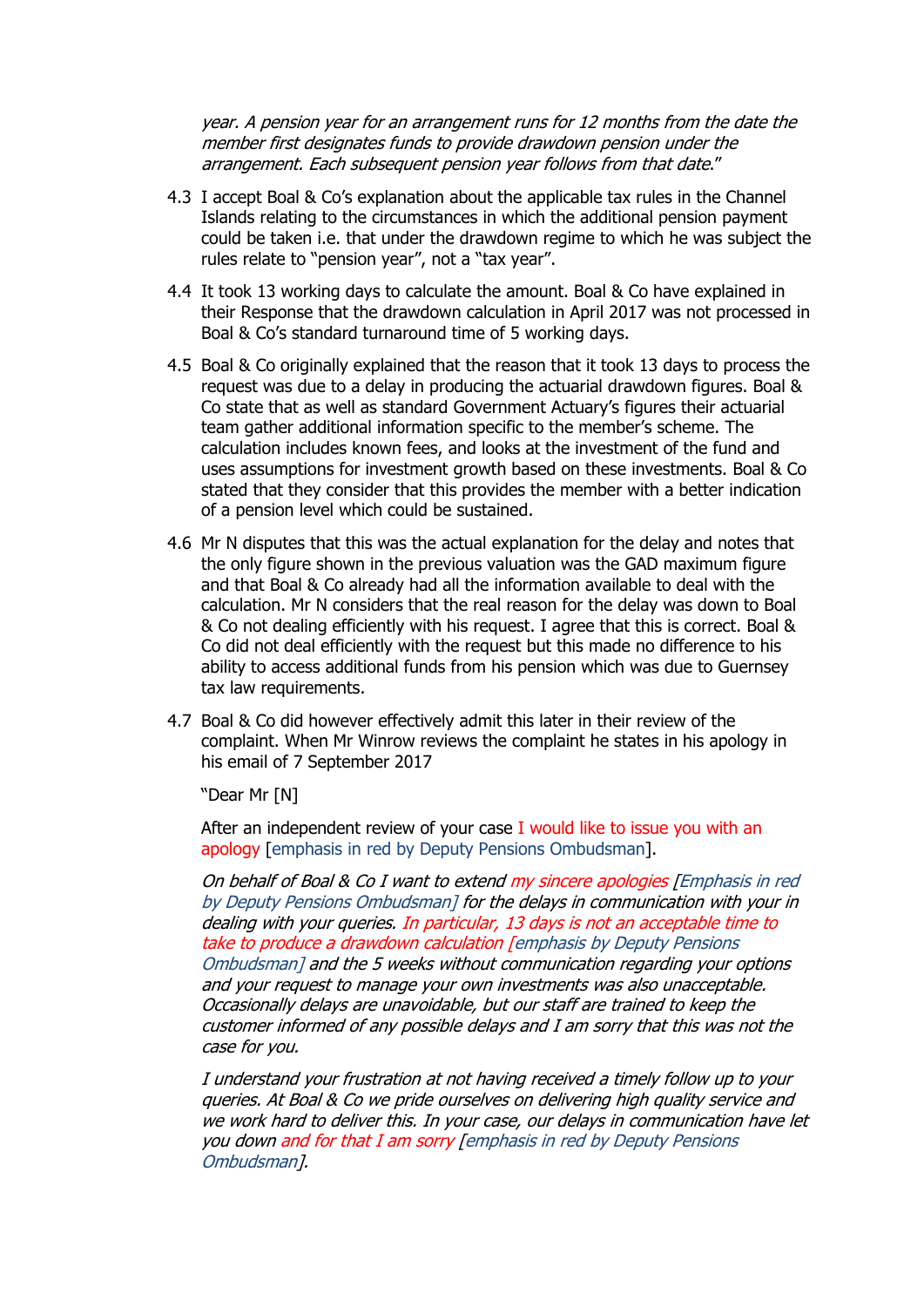- 4.8 On 7 September 2017 Boal & Co have therefore apologised and admitted that the 13 day delay was not an acceptable time to produce a drawdown calculation whatever has been said previously.
- 4.9 Mr N considers however that this apology was not adequate because of the statement in the apology that "Occasionally delays are unavoidable" which he takes to mean that Boal are saying in this case the 13 day delay was unavoidable. The wording of the apology is not perfect. However, in relation to the drawdown complaint in my view Boal & Co have apologised adequately for the delay in producing the calculation and not merely for communication delays – the reference to delays being sometimes unavoidable does not qualify this part of the apology. Boal & Co have said the 13 day delay was not acceptable and have apologised for it and in my view such an apology is adequate.

### 5. **Delays processing Mr N's request to take over responsibility for his investments and process the request for the indemnity**

- 5.1 Mr N has also complained about the turn-round time of 5 weeks in relation to dealing with the request to take over responsibility from his financial adviser for giving instructions in relation to his investments.
- 5.2 In my view there was maladministration on behalf of Boal & Co. About 4 weeks of this delay was due in part (but not entirely – see below) to Boal & Co failing to follow up a request for sign off from BWCI for authorisation for Mr N to take over responsibility for giving instructions on investments during the period 20 June and 25 July 2017 and missing an email request for an indemnity form from BWCI for a month from 17 June to 25 July. I would however note that BWCI did not, however, sign off on the request until 31 July 2017 and Mr N must also accept responsibility for part of the delay as he made an active decision not to chase as he wanted to see how quickly Boal & Co dealt with his request. This is not the best way to achieve adequate service levels from an administrator if the switch was important to Mr N. I also understand that once Mr N received the request for the indemnity he did not return the indemnity immediately which indicates that the timing of the change of investment adviser was not of vital importance to Mr N at this stage.
- 5.3 Boal & Co have also acknowledged in their apology that the 5 weeks turn round in relation to his request to manage his investments was unacceptable. As noted above Mr Winrow states:

"After an independent review of your case I would like to issue you with an apology [emphasis in red by Deputy Pensions Ombudsman].

On behalf of Boal & Co I want to extend my sincere apologies for the delays in communication with your in dealing with your queries. In particular, 13 days is not an acceptable time to take to produce a drawdown calculation and the 5 weeks without communication regarding your options and your request to manage your own investments was also unacceptable. [emphasis in red by the Deputy Pensions Ombudsman] Occasionally delays are unavoidable, but our staff are trained to keep the customer informed of any possible delays and I am sorry that this was not the case for you."

5.5 Mr N considers again that the apology received was not an unqualified apology in the circumstances as it refers to the fact that occasionally there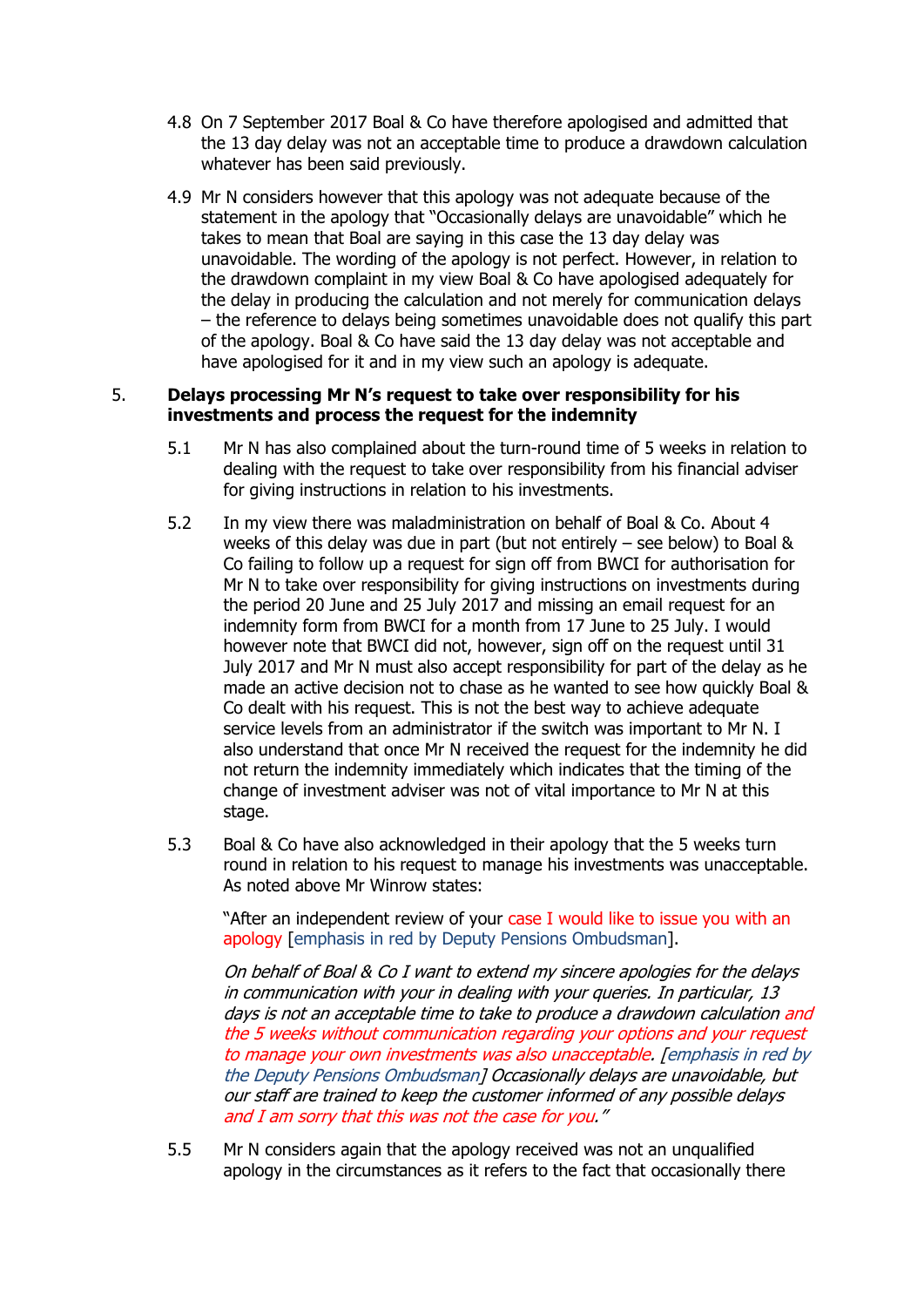are unavoidable delays (without giving an explanation as to why the delay was unavoidable) and in his view the delays were due to inaction not lack of communication by Boal & Co. Mr N alleges that the real reason for the delay was inaction by Boal & Co.

5.6 I agree that if the apology is read in this way the apology is not unqualified as the delay relates not merely to delays in communication about the investment options but also the failure to follow up with BWCI when they did not come back the next day and the failure to follow up BWCI's request for an indemnity when the indemnity was requested. The contrary argument is that the apology in relation to the 5 week delay relates both to delays in communication **and** for the 5 week delay itself. On balance I consider that on a reasonable interpretation of the apology wording all Boal & Co have apologised for in relation to the 5 week delay (although the contrary is not unarguable) is the communication delay. The apology is therefore not adequate in its current form and could have been worded better.

#### **6. Allegations that Boal & Co gave untruthful explanations for the reasons for the 5 week delay in changing financial adviser**

- 6.1 The 5 week delay has unfortunately taken on a significance to Mr N in subsequent communication between Mr N and Boal & Co out of all proportion to any impact the original delay had on Mr N. Mr N has made a number of serious allegations on many occasions that Boal & Co gave untruthful explanations of the reasons for the delay in obtaining a response from BWCI about his request to allow him to give instructions about investments and have wrongly blamed BWCI for the delay when it was entirely down to Boal & Co.
- 6.2 Mr N refers in particular to the explanations given of the reasons for the delays during the period from 20 June 2017 until 31 July 2017.
- 6.3 The sequence of events is broadly as follows.
	- 6.3.1 On 20 June 2017 Mr N wrote to Mr Doyle of Boal & Co as follows

Hi Mark

Can you please send me contact details for BWCI in Guernsey as I want to change my advisors of the scheme and possibly appoint myself if they would allow it.

Can you also send me my policy details so that I may include them whilst writing?

6.3.2 On 20 June 2017 Mr Doyle of Boal & Co emailed Mr N advising him that

"If you wish to change your adviser to yourself to manage the investments directly, I can write to the trustees on your behalf for their prior agreement. Subject to this being granted, you will need to complete and sign a BWCI investment indemnity form. As such please let me know if you would like me to contact them in this regard?"

In other words BoaL & Co are advising Mr N that if he wants to manage investments directly he will need permission from the Trustees and subject to the permission being granted an indemnity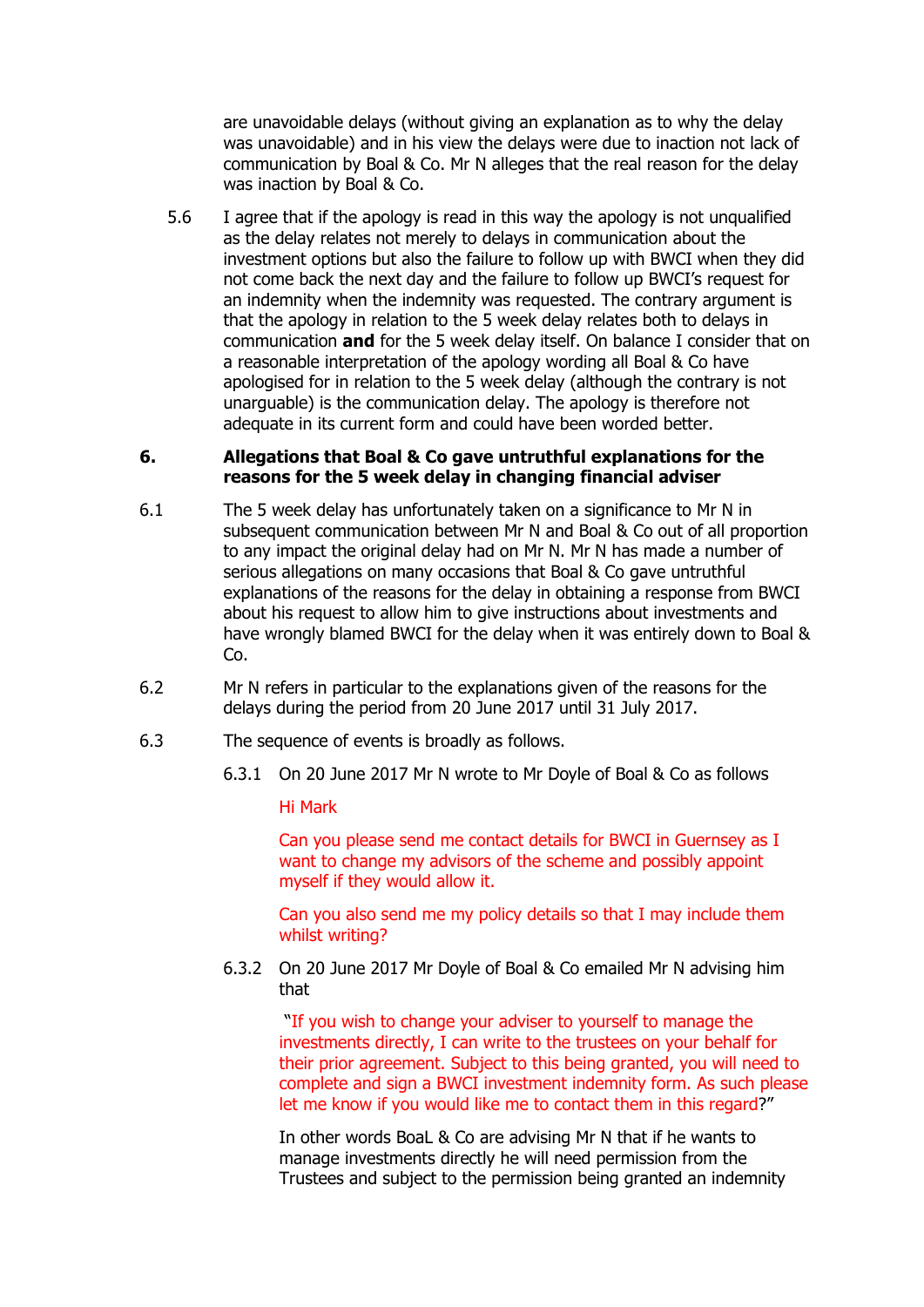form will be required. Mr N emails Boal & Co on 20 June saying "I'd appreciate it if you could do this on my behalf". This does seem to be an instruction to seek permission from BWCI to enable him to manage his investments directly although given the earlier email of 20 June it would appear that Mr N may not have made a final decision on whether he wanted to change advisor or appoint himself to take over responsibility for the investments himself – but he definitely wanted to know if this was possible.

6.3.2 There are then subsequent email exchanges between Boal & Co and BWCI on 20 June 2017 and 21 June 2017. The original email from Boal & Co to BWCI states that

"Synergy member, [Mr N] , has become unhappy with his existing investment adviser, Capstone Financial in Hong Kong, and wishes to remove them and manage his own self-directed investment mandate moving forward.

Please can you confirm that you are ok with this, subject to the member of course completing and signing the BWCI investment indemnity form? Thanks"

BWCI then ask Boal & Co for various information including a valuation of investments, certified proof of address and CDD. Boal & Co respond explaining to BWCI that this has already been provided. BWCI thank Boal & Co and indicate that they hope to respond on the investment question the following day. In other words on 21 June 2017 Boal & Co have not yet received approval from BWCI to Mr N being appointed to take over responsibility for his investments but are expecting a response the following day.

6.3.3 On 27 June 2017 Mr McLaughlin of BWCI asks Mr Doyle of Boal & Co for a copy of the BWCI Investment Indemnity as follows:

**Subject:** Fw: Synergy - Mr [N]

Hi Mark

Please could you forward a copy of the BWCI Investment Indemnity Form.

Cheers, Lian

## **Lian McLaughlin**

Manager, Trust Administration

for BWCI Trust Company Limited

6.3.4 There is a divergence of opinion between Mr N and Boal & Co about whether the request relates to a request for the standard indemnity form which BWCI already had or for a signed indemnity form. In my view this is not clear as the request could refer to either. What is more important is that the request unfortunately appears to have been missed by Boal & Co at the time and I would note that emails are sometimes missed given the volume of emails received. BWCI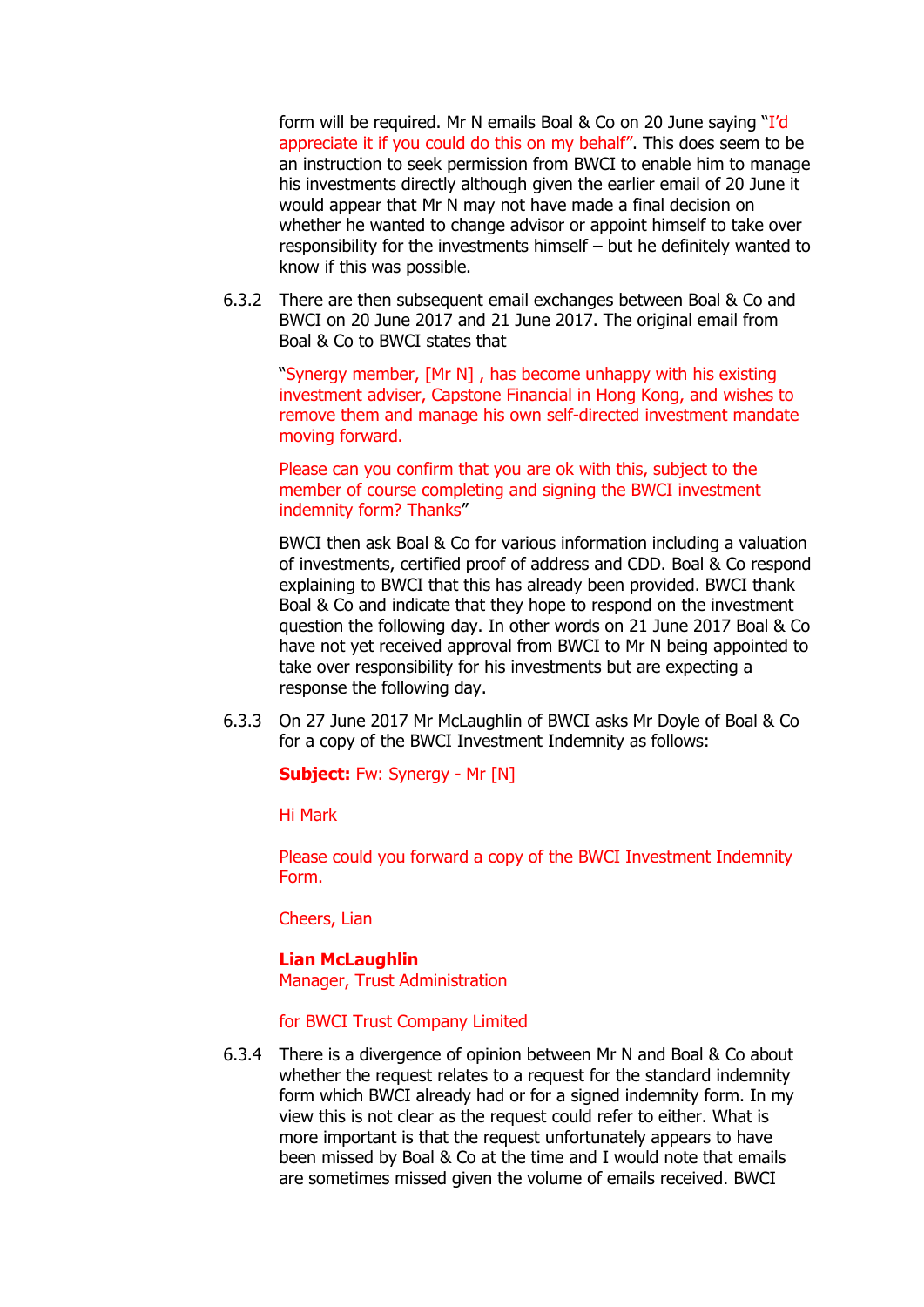had, however, in my view still not approved the in principle request for Mr N to take over responsibility for the investment decisions at this stage that had been sought in the earlier email. Mr N I think infers that this Mr McLaughlin has implicitly given this approval in principle in his email response on 27 June. My view is however that the email approval to the change in investment adviser was not given on 27 June (all it asks for is the BWCI Investment Indemnity Form). The approval to the change cannot be inferred from the email. On the evidence I have seen this approval was not given by BWCI until 31 July 2017. The subsequent determination of Mr N's original complaint under the internal disputes procedure by BWCI indicates that BWCI were in fact waiting for a response to this email before taking any further action in relation to the request for approval to the change of investment adviser. The BWCI email does not however say this.

- 6.3.4 Nothing then happens until 25 July 2017. Boal & Co did not follow up on the request for permission to allow Mr N to take over responsibility for his own investments made on 20 June 2017 or provide a copy of the indemnity requested on 27 June (although as noted by Boal & Co the indemnity form was based on a standard BWCI document which BWCI did have). Boal & Co have explained to me that they missed the email. This explanation is consistent with the subsequent email evidence.
- 6.3.5 On 25 July 2017 Mr N chases Boal & Co for a response (in his submissions Mr N states he deliberately waited to see if Boal & Co customer service had improved). The failure to follow up was therefore partially due to inaction by Mr N which really was not helpful in the circumstances. Also as noted by Boal & Co there was then a further delay from Mr N being told that an indemnity was needed to him providing the indemnity. The timing of the change of investment adviser in itself cannot therefore have been of crucial importance to Mr N by that time.
- 6.3.6 On 25 July 2017 Mr Doyle emails BWCI, having realised he had not responded to the request for the indemnity form:

"Hope all is well. Apologies, I'm not sure if I ever got back to you on the below.

See attached BWCI investment indemnity form. It has not yet been completed by the member but it was just an enquiry at this stage.

I trust it will be ok on this basis as long as the member signs the attached form?

As noted previously the original email dated 20 June from Mr N had indicated that Mr N wanted to consider this option as an alternative to appointing a new adviser if it could be established that this was acceptable to the BWCI. It is however debatable whether it is correct to say that this was just an enquiry given his subsequent request to Boal & Co to approach BWCI for permission.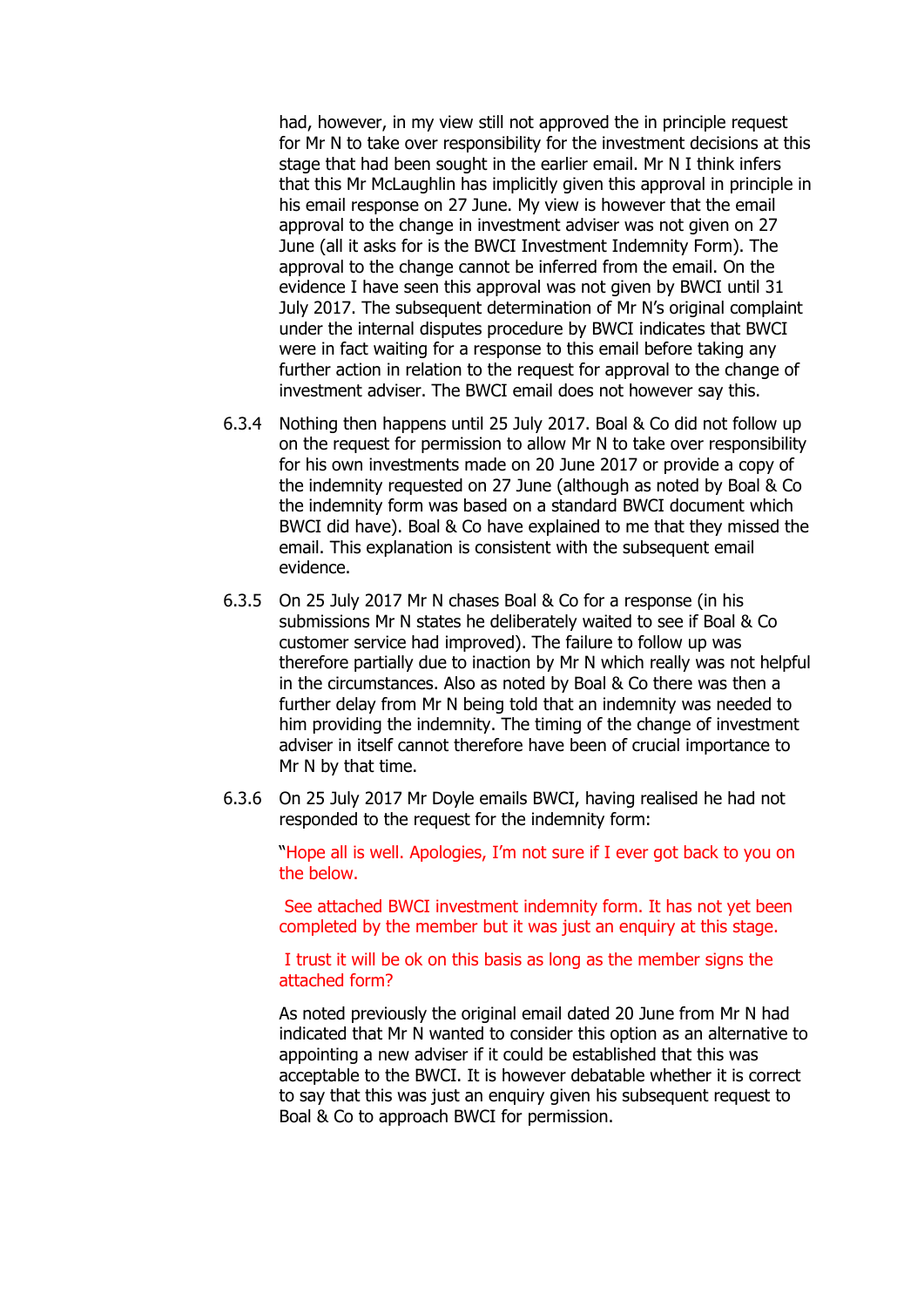6.3.7 On 25 July 2017 following the chasing email from Mr N, Mr Doyle attempts to contact Mr McLaughlin at BWCI and receives an out of office reply so seeks to contact Michael McKay of BWCI and states

"Hi Michael

Trust all is well.

Are you able to please pick up the below in Lian's absence. Thanks."

6.3.8 Mr McKay of BWCI responds

"That should be fine, how is the members plan currently invested."

I would note here that BWCI already have this information on the investments held in Mr N's pension plan but asks for it again. BWCI would therefore still appear on the evidence not to have agreed to the request to allow Mr N to take over responsibility for his investments.

6.3.9 Mr Doyle of Boal & Co responds sending the valuation information again

"Hi Michael

Please see attached current valuation.

If you can let me know if it is ok to proceed with this then I will arrange for the member to sign the relevant indemnity form. Thanks"

6.3.10 On 27 July 2017 Boal & Co email Mr N as follows

"Apologies for the delay on this. It is not standard for a member to have no financial adviser on the plan so the trustees would be making an exception in this instance. They have also been reviewing the current portfolio position. I attach a copy of the recent FPI valuation for your reference. The trustees will require the attached BWCI indemnity form completed and signed. Please scan a copy to me in the first instance with the original to follow in the post to our Isle of Man address."

6.3.11 On 31 July 2017 10.22 BWCI emails back to Boal & Co in relation to the investment indemnity form (which as Boal & Co note they already had) to confirm that

"Thanks, I think will be fine.

I will just double check as there have been a couple of changes in our Regulations as at 30 June, and we could require an update to the form."

6.3.12 On 31 July 2017 12.21 Boal & Co email BWCI again

"Hi Lian

Thanks for coming back to me.

The member unfortunately is very unhappy. It started with a complaint against his IFA hence him wanting to manage his own investments and then he go on to us regarding a delay in paying his annual pension.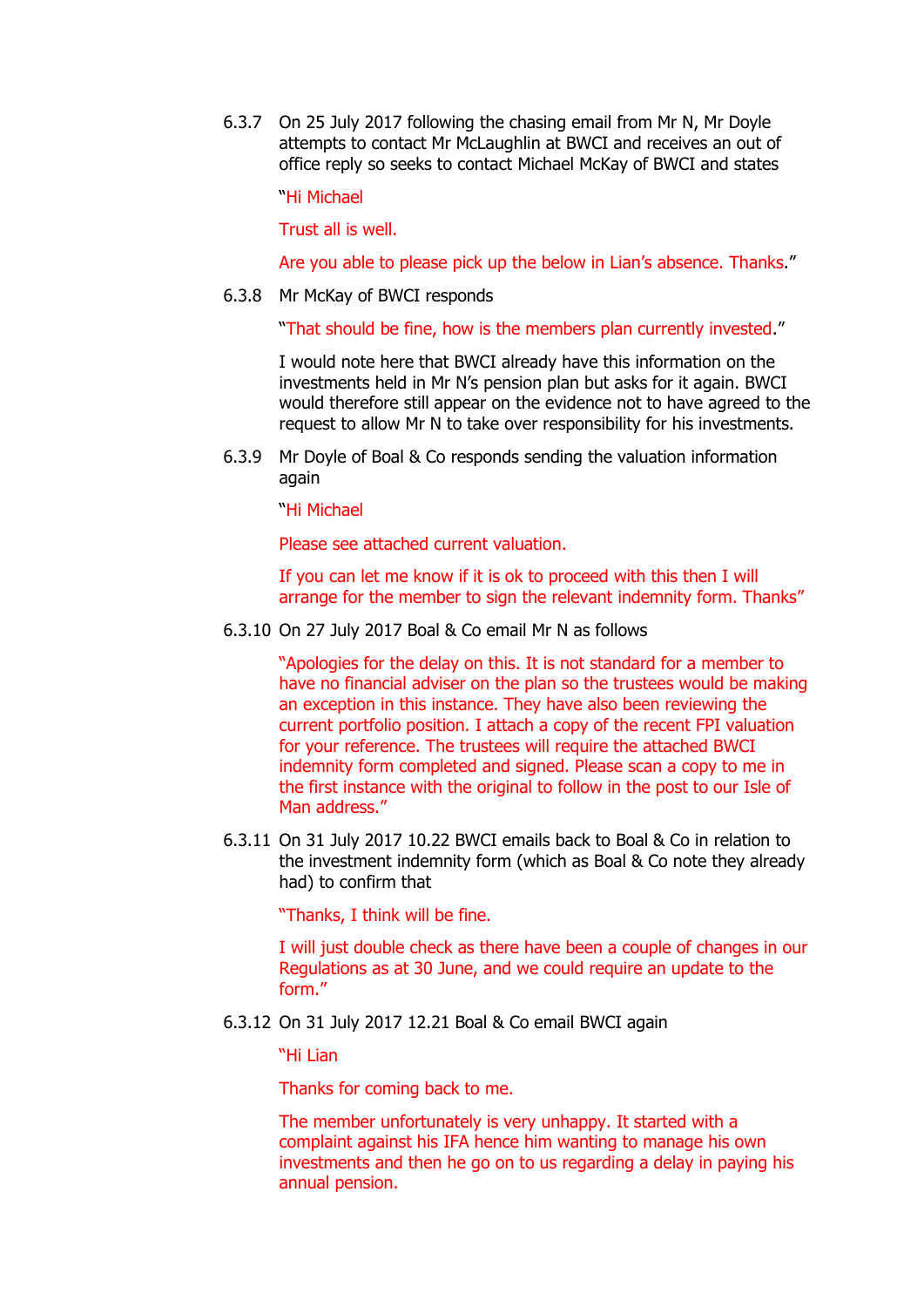He is now aggrieved at the time delay in obtaining a response as to whether or not he can manage his own investments portfolio within the scheme. I sent the member's request through to you on 20 June and you responded asking for a valuation and the member's CDD on 21 June which I subsequently sent through to you on the same day. You also advised on 21 June that you would be speaking to Michael regarding the investment query and that he may raise this when he visited our offices but we didn't specifically talk about the case. I note that you requested a copy of the investment indemnity form from me on 27 June and I seemed to have missed the email so only sent this through more recently. Can I just check that BWCI do not have a copy of the Synergy literature on your records.

The content of the member's latest email is below for reference (this will be referencing the delay in paying the pension which, as above, our compliance team do not believe is justified).

I am not sure how best to respond given the above. I was off Thursday and Friday last week on annual leave but sent a holding note to the member on Wednesday to inform that as it was not standard for a member to have no financial adviser on the plan the trustees would be making an exception in this instance and so are still considering the request. I also noted that you were reviewing the current portfolio position.

Do you have an approximate timescale as to when a decision will be made on this Thanks

Best regards

Mark Doyle"

- 6.3.13 There are then further email exchanges between BWCI and Boal & Co including one on 31 July 2017 asking for confirmation that there are other individuals making their own investment decisions and asking for an example to demonstrate that a precedent had been set.
- 6.3.14 Boal & Co email back on 31 July 2017 at 14.31 confirming that there are other Synergy members making their own investment decisions.
- 6.3.15 On 31 July 2017 BWCI email Boal as follows:

"The Trustees agree to this member making his own investment decisions however they would like a sight of the amendment to the text.

I've found the original word document and amended clause 3B, please use this template for all future requests.

With regard to the other points, this should be responded to by Boal & Co.

We agree that the issue surrounding the pension delay is as a result of the member not responding to earlier requests for CDD and is therefore not justified, and that it is perfectly reasonable for the Trustee to consider the ramifications of an individual directing his own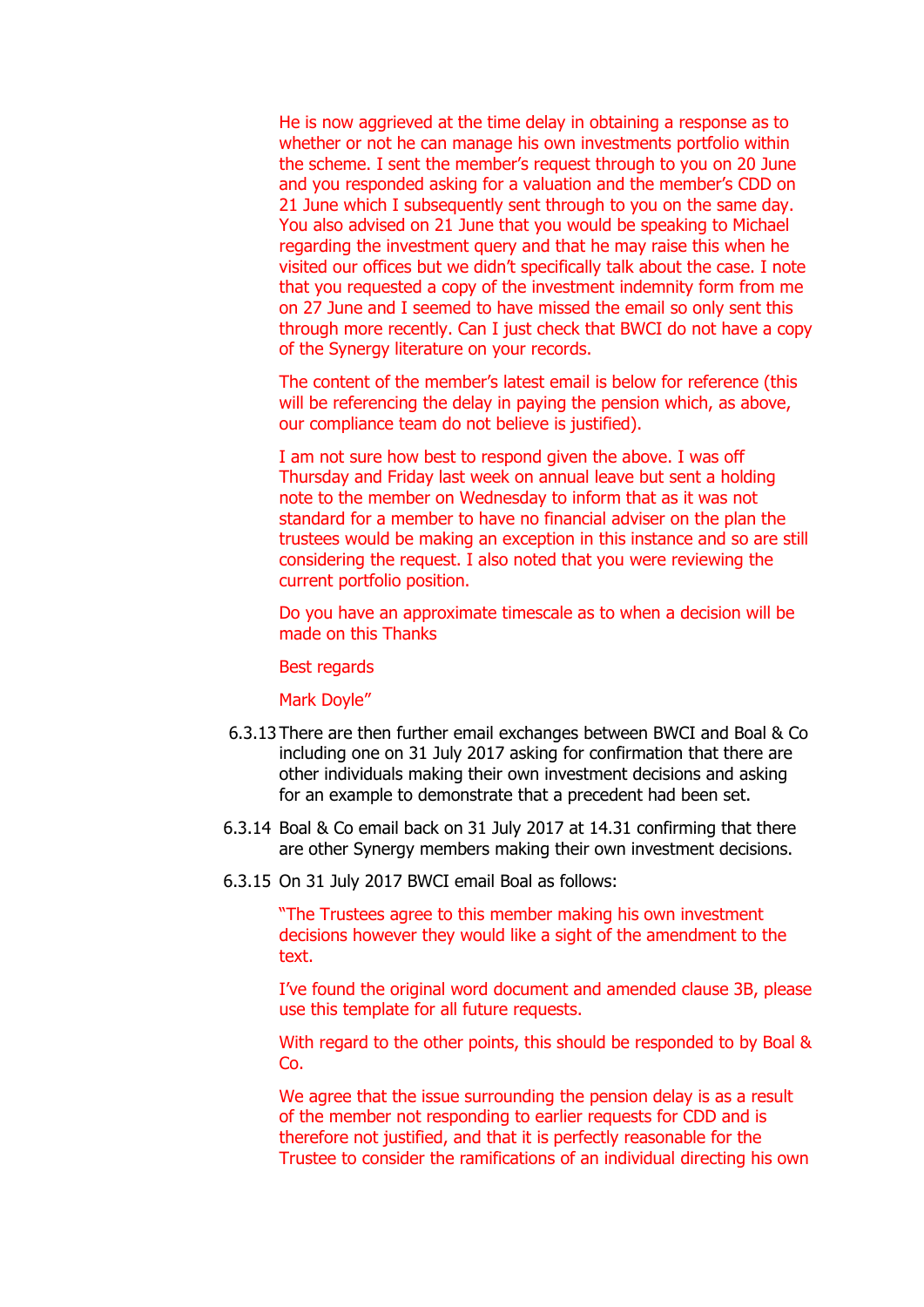#### personal pension as opposed to the norm of having appointed an IFA."

- 6.4 On the evidence I have seen BWCI did not confirm their agreement to the request to Mr N making his investment decisions until 31 July 2017 – I do not consider that this can be inferred from the 27 June 2017 email. Boal & Co should, however, in the meantime have chased for a response to their original request before 25 July 2017 and also responded to the request to provide the indemnity. I agree with Mr N that failure to do so amounts to maladministration (see above) although the delay does not appear to have been of particular importance to Mr N as he was deliberately waiting to see if Boal & Co would respond.
- 6.5 Mr N has specially alleged that the statement in the email to him from Boal & Co on 27 July 2017:

"I have been in touch with the trustees and I hope to receive a response shortly. I do not see any reason why a request should not be granted. Subject to their approval they will definitely require the attached BWCI Investment Indemnity form signed so it may be worth you arranging for this in the meantime."

Is untruthful.

- 6.6 Mr N alleges among other things in relation to the email trail that "Here come the excuses, we now know it was caused by their not responding to BWCI's request for the indemnity form. A FORM THEY ONLY SEND WITH THE EMAIL. The valuation is just a smokescreen to make it look like they had been doing something."
- 6.7 Mr N also infers from the email trail that "They probably called BWCI and couldn't get an immediate answer. BWCI probably told them they were waiting for the indemnity form before they looked at it and asked Boal why they hadn't sent it so Boal said it was merely an enquiry at the time."
- 6.8 Mr N further alleges that the timeline shows that Boal & Co blamed the delays on the trustees reviewing the funds. Mr N alleges this is untruthful as "they knew the delay had been down to them not actioning the request for an Indemnity Form and the trustees were sitting waiting for the indemnity form before they did anything. This was all down to AVOIDABLE maladministration on the part of Boal but they tried to divert blame onto the trustees which I believe is inexcusable on their part."
- 6.9 On the basis of the evidence I have seen BWCI did not respond to the request from Boal & Co for approval in principle to Mr N taking over responsibility for giving investment instructions made on 20 June 2017 until 31 July 2017. The delay was not, as inferred by Mr N, caused solely by the failure to provide the indemnity. BWCI also clearly considered a review of the investments to be relevant to the decision to allow Mr N to take over responsibility for investments as they asked for this information twice – the second time on 26 July 2017. Boal & Co's response does not mention that Boal & Co had not either chased for a response to their original request during the period 20 June to 25 July or failed to respond to BWCI's later request for the indemnity form on 27 June. These omissions do not however make the statements in the email dated 27 July 2017 untruthful even if they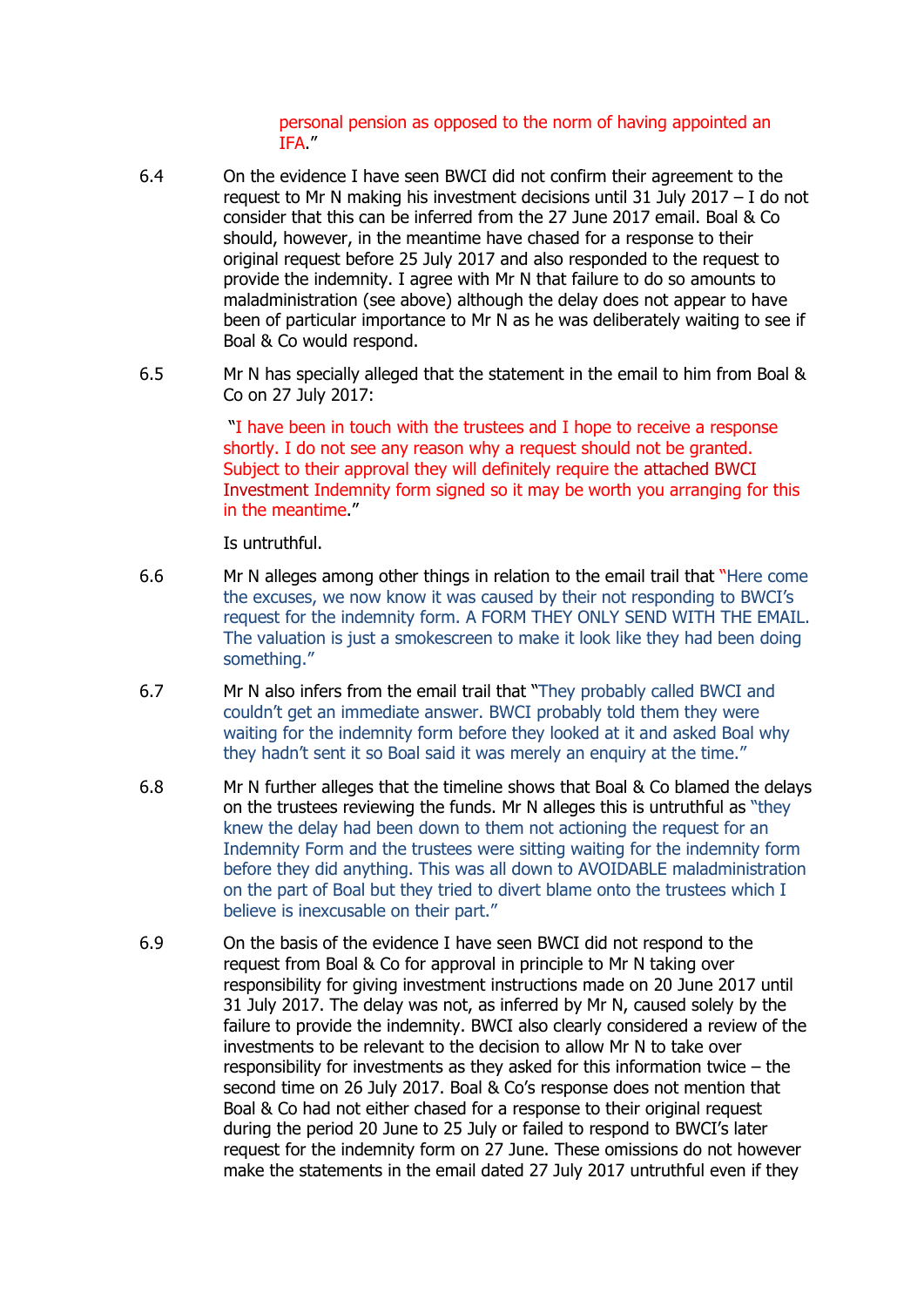do not set out the full email trail. The statements are consistent with the facts as evidenced by the email trail.

6.10 I do not uphold Mr N's complaint that the explanations given for the delays were untruthful.

## **7. Additional points raised in complaint with regards to the Capstone allegations**

- 7.1 Mr N refers to an email from Capstone when Capstone allege, in relation to a separate complaint brought by Mr N against Capstone in relation to advice given by Capstone on his drawdown options that the delay was in part down to Boal & Co delays. I can only look at this aspect of the complaint to the extent that any alleged delay in providing a response to Capstone could be regarded as maladministration by Boal & Co as manager and administrator of the Scheme. It is not within my remit to comment on Mr N's separate complaint against Capstone who are not party to this complaint.
- 7.2 I would also note that the allegation of delays relates to an earlier period to the period of the other complaints about the alleged delays in relation to the drawdown calculation and the alleged delays relating to the appointment of Mr N to take over responsibility for giving instructions with regard to investments occurred. Mr N has argued however that the earlier instance provides evidence of systemic failure by Boal & Co in their administrative systems.

| Date          | Parties                                                                  |                                                                                                                                                                                                                                        |
|---------------|--------------------------------------------------------------------------|----------------------------------------------------------------------------------------------------------------------------------------------------------------------------------------------------------------------------------------|
| 22 March 2016 | Mr S of Boal & Co to Mr<br>P of Capstone and Mr B<br>of Boal & Co        | Email answers earlier<br>questions from Capstone<br>confirming that Boal &<br>Co did not believe the 3<br>year drawdown period<br>could be rolled over and<br>taken over and other<br>related issues in<br>connection with<br>drawdown |
| 4 May 2016    | MR P of Capstone to Mr<br>S of Boal & Co                                 | Requests details of BWCI<br>exit penalty                                                                                                                                                                                               |
| 4 May 2016    | Mr S of Boal & Co to Mr<br>B of Boal & Co copying<br>in Mr P of Capstone | Requests Mr B of Boal &<br>Co to answer Mr P's<br>question on the<br>drawdown penalty                                                                                                                                                  |
| 4 May 2016    | Mr B of Boal & Co to Mr<br>S of Boal & Co and Mr P                       | Please confirm member's<br>name                                                                                                                                                                                                        |

7.3 I have been provided me with an email trail showing various requests for information from Capstone to Boal & Co. This email trail is broadly as follows: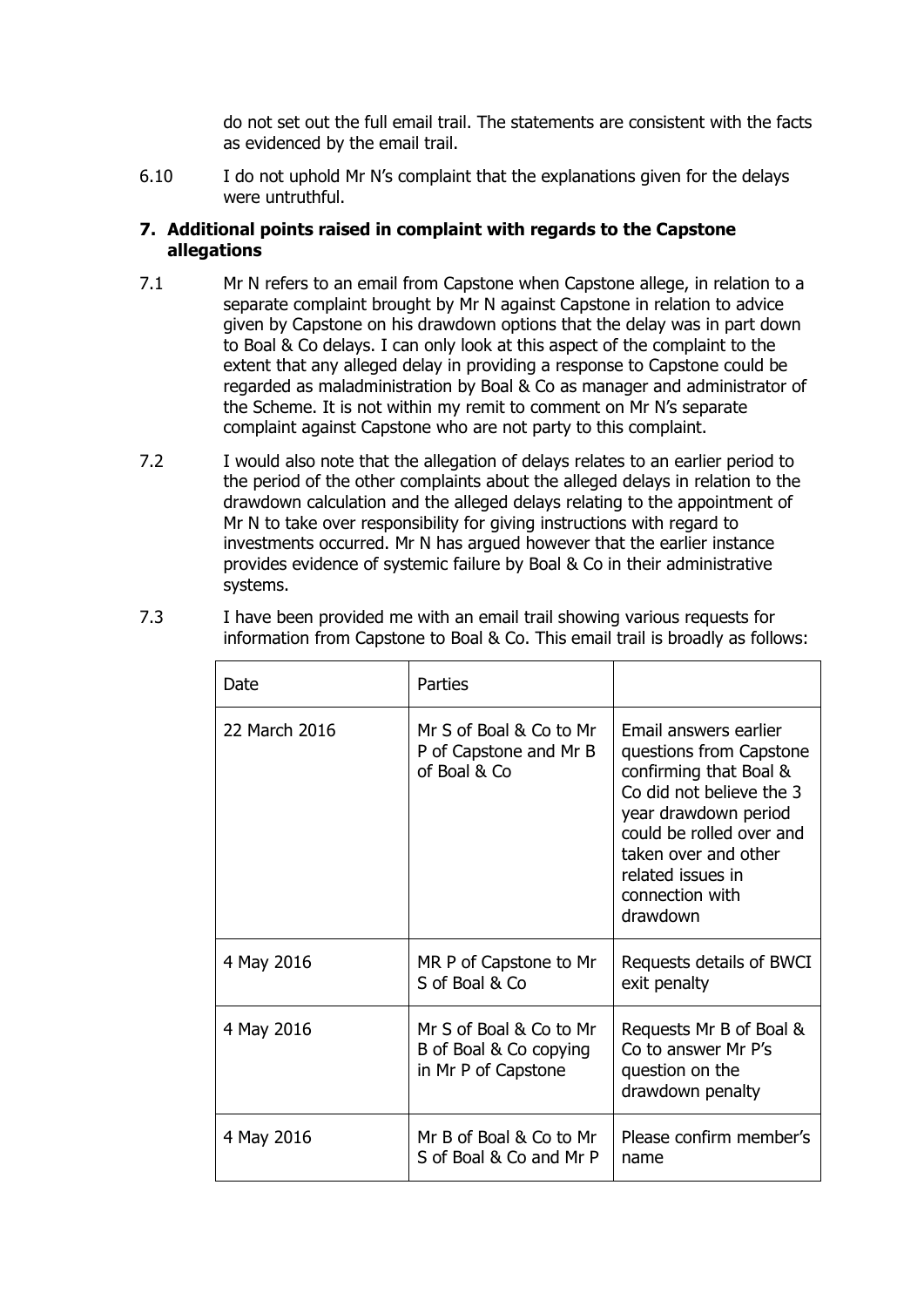|             | of Capstone                                       |                                                                                                                                                                                                                                                                                                                                                                                                               |
|-------------|---------------------------------------------------|---------------------------------------------------------------------------------------------------------------------------------------------------------------------------------------------------------------------------------------------------------------------------------------------------------------------------------------------------------------------------------------------------------------|
| 4 May 2016  | Mr P of Capstone to Mr<br>B of Boal & Co          | Confirms member is Mr<br>N                                                                                                                                                                                                                                                                                                                                                                                    |
| 4 May 2016  | Mr B of Boal & Co                                 | confirms exit fee based<br>on annual fee of 0.65%<br>taken in arrears and<br>would be taken on a pro<br>rata basis in arrears and<br>raises other issues about<br>fees and lack of funds to<br>pay them                                                                                                                                                                                                       |
| 5 May 2016  | Mr P of Capstone to Mr<br>B of Boal & Co          | Deals with recovery of<br>fees and asks for<br>clarification of what the<br>fee would be in<br>monetary terms                                                                                                                                                                                                                                                                                                 |
| 9 May 2016  | Mr P of Capstone to Mr<br>B                       | Chases for a response<br>from Boal & Co                                                                                                                                                                                                                                                                                                                                                                       |
| 17 May 2016 | Mr P of Capstone to Mr<br>B and Mr S of Boal & Co | Further chaser for a<br>response                                                                                                                                                                                                                                                                                                                                                                              |
|             |                                                   | It is now 2 weeks since<br>requesting the figure<br>and we still do not have<br>it. We have a mutual<br>client who has requested<br>the information and I for<br>one am embarrassed as<br>how long it is taking to<br>get him the answer! It is<br>8 days since my last<br>email to you has gone<br>unanswered and I really<br>need to get back to the<br>client with a figure as<br>this is becoming unfair. |
| 17 May 2016 | Mr S of Boal & Co to Mr<br>P of Capstone          | I am sorry for the delay.<br>No excuse. I will speak<br>to [M] tonight and one<br>of us will get back to you                                                                                                                                                                                                                                                                                                  |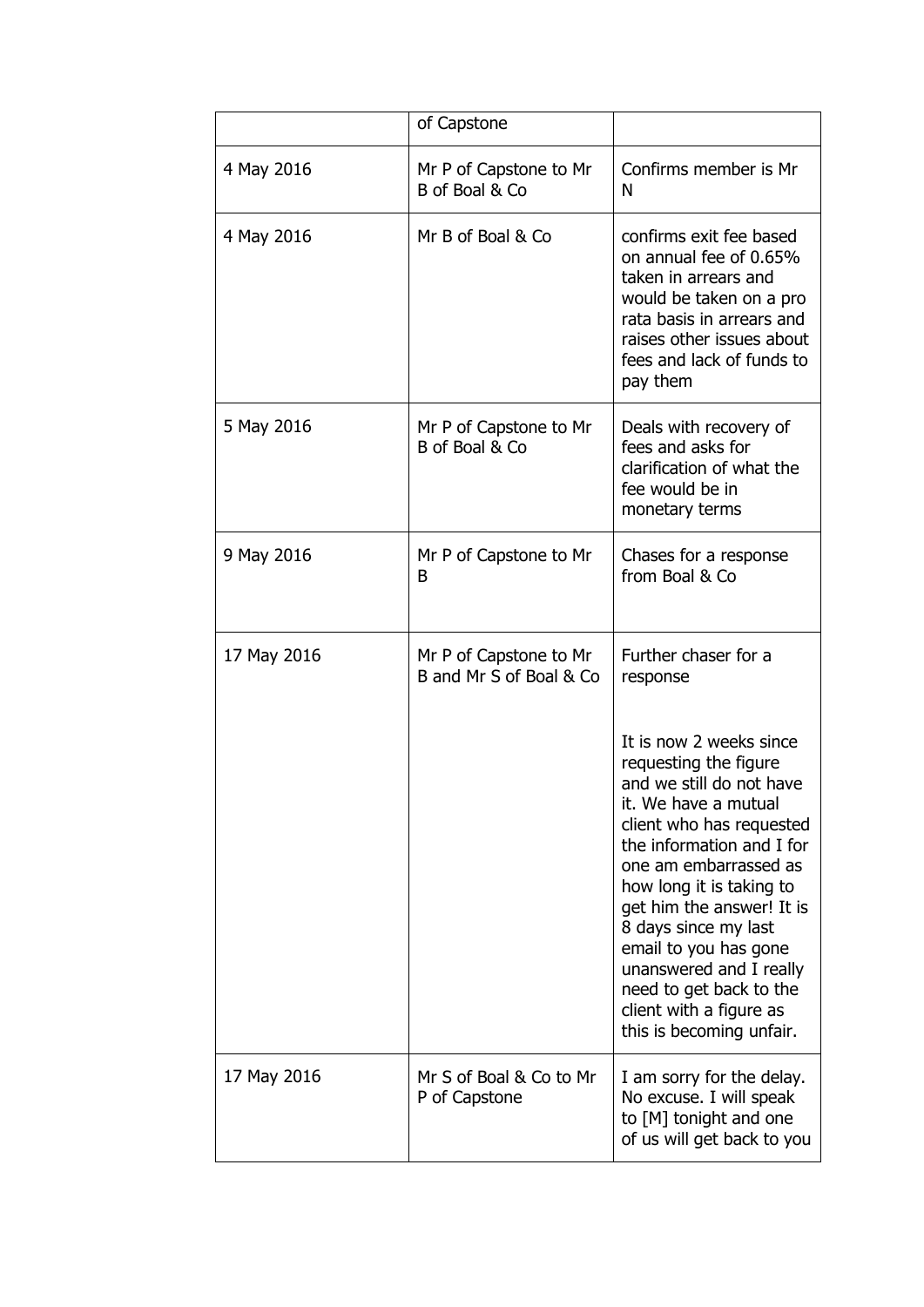|--|

- 7.4 The email trail demonstrates that on 22 March 2016 Boal & Co did seek to assist in answering questions on drawdown options. The detail of the exit penalty was not requested by Capstone until 4 May 2016 and Boal & Co did explain how in general terms this figure was calculated on 4 May 2016. This request was followed up on 5 May 2016 by a request by Capstone for a request for a monetary figure for the exit penalty. There was then a delay in supplying this information, Capstone chased for a response on 9 May and again on 17 May. On 17 May 2016 Boal & Co apologised for the delay and said there was no excuse (i.e. gave an unqualified apology) and the information was provided on 17 May 2016. Accordingly although there was about a two week delay which arguably amounted to maladministration. Boal & Co then sought to address the issue as I would expect an administrator to do so in the circumstances and also provided an unqualified apology in relation to this delay.
- 7.5 I do not accept Mr N's arguments that it is possible to extrapolate from this example to demonstrate that there are systemic failures in Boal & Co's administrative systems. It is only appropriate for me to consider specific and evidenced allegations of maladministration.

## **8. General alleged delays in responding to Mr N's various complaints**

- 8.1 Having reviewed the Complaint, Response, Additional Response, Chronology and underlying email trails my conclusion is that Boal & Co have throughout made genuine attempts to respond to Mr N's various complaints and resolve them with him. The turn round time for responding may not have been as quick as it should have been on all occasions but it was not always clear from some of Mr N's later emails exactly what he was seeking.
- 8.2 Boal & Co did escalate the complaints internally and instigate an internal review of Mr N's complaints. The review was carried out by Boal & Co Director Mr Winrow (so it may be argued that this is not completely independent but this is an internal complaints procedure). Mr Winrow is a senior Boal & Co employee and the response does indicate there was a genuine consideration of the issues raised by Mr N. As a result of the internal review Boal & Co did apologise (see above comments on the adequacy of the apology) and agreed to waive 50% of the Boal & Co annual fee amounting to £665.
- 8.3 It is apparent from the correspondence, however, that as a result of the early problems, Mr N had unfortunately by then completely lost confidence in the ability of Boal & Co to perform in accordance with its agreed service standards and lost confidence that the answers they gave to his questions were accurate. This coloured the tone of Mr N's emails to Boal & Co which were not always as measured as they should have been or always proportionate to the matters complained of, when he did not receive a response as quickly or in the form he was seeking. The apology from Boal & Co in relation to the 2017 delays failed unfortunately to resolve matters as Mr N did not consider the apology sufficiently unqualified.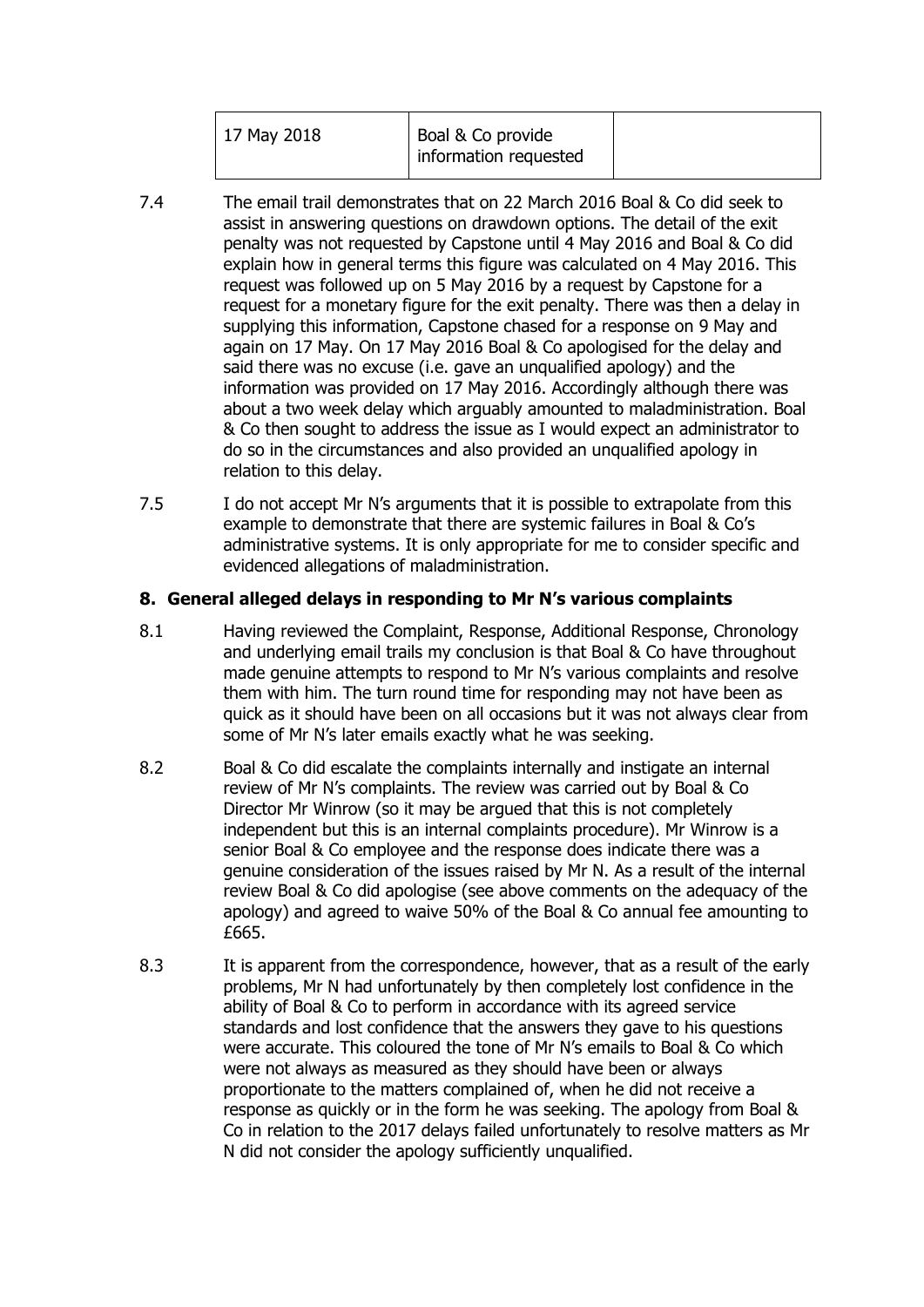### **9. Alleged refusal to apologise or to offer compensation for delays and subsequent efforts by Boal & Co to assist Mr N**

- 9.1 Boal & Co have apologised already for the delays relating to the 13 day period for producing the drawdown calculation and also the 5 week period for actioning the request for Mr N to take over responsibility for investments.
- 9.2 For the reasons set out above I consider that the apology in relation to the 13 day delay was adequate and sufficient. I do not uphold Mr N's complaint in relation to the inadequacy of the apology for the 13 day delay.
- 9.3 In relation to the 5 week delay in relation to granting Mr N permission to manage his own investments on a reasonable interpretation the apology given already by Boal & Co arguably relates solely to the communication delays and not the failure to follow up the original request or action the request for the indemnity (although the contrary is not unarguable). Given the importance Mr N attaches to this in his complaint I am going to direct that Boal & Co makes a further more complete apology covering all three issues.
- 9.4 The apology in relation to the earlier delay in 2016 in relation to providing information on the exit penalty was completely unqualified and is adequate and sufficient. I do not uphold Mr N's complaint in relation to the adequacy of the apology in relation to the exit penalty.
- 9.5 Boal & Co have already made an offer of compensation for the delays by waiving half the annual fee in relation to the later instances of maladministration (I will consider whether this is sufficient below). No offer of compensation was made for the earlier 2016 delay in relation to providing the figure for the exit penalty. However, in my view the apology offered was sufficient (it was completely unqualified) and when chased the second time Boal & Co did provide this information.
- 9.6 I also recognise on the basis of other documents supplied in the Response (which I have not set out in the determination) that Boal & Co later did later make significant efforts to assist Mr N on his flexible drawdown options if he were to transfer his benefits out of the Scheme to another jurisdiction which Mr N did thank Boal & Co for.
- 9.7 Mr N notes that this assistance was after the delays in customer service. However, it must be recognised that Boal & Co were trying to help Mr N in circumstances which went well beyond their usual remit and sought in this way to make redress for the problems Mr N had faced earlier.

## **10.Virtual Media Activity**

- 10.1 Boal & Co are very upset about Mr N's social media activity in relation to his various complaints and do not consider his use of social media justified. Mr N considers that his use of social media was an entirely justified way of obtaining a response from Boal & Co to his various complaints which he considered had not been adequately answered in direct communication. Boal & Co do not consider this justified.
- 10.2 This issue is essentially a complaint by Boal & Co against Mr N. I am therefore not going to comment on whether the use of social media was justified or not.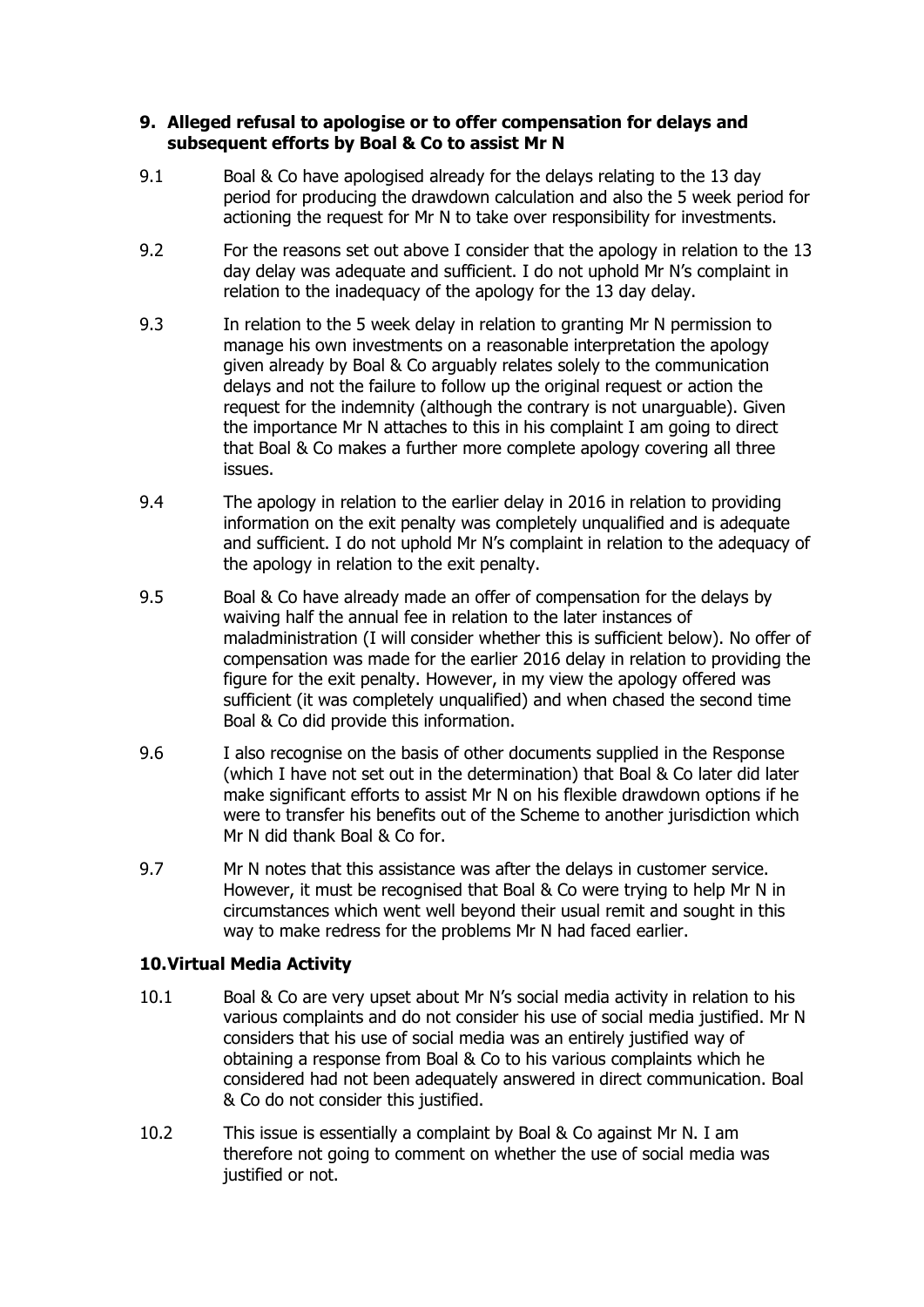## **11.Level of Compensation for Non-Financial Loss/Distress and Inconvenience**

- 11.1 As deputy pensions ombudsman I have power to make awards for nonfinancial injustice (i.e. for distress and inconvenience) where I consider that there has been maladministration resulting in injustice to a beneficiary even where there is no proven financial loss for which a Court of Law in the Isle of Man would make an award of damages.
- 11.2 There is no direct binding authority yet in the Isle of Man on the level of this type of award. If this matter was ever determined by the Isle of Man Court it is likely that the Court (while not bound to do so) would take a similar approach to the courts in the United Kingdom in relation to the UK Ombudsman's jurisdiction. The powers of the UK Ombudsman are virtually identical to that of the Isle of Man Ombudsman as his jurisdiction is governed by virtually the same statutory provisions.
- 11.3 The UK courts confirmed a while ago that generally an award for maladministration in relation to non-financial injustice should be reasonable and generally not exceed £1000 and a more recent case up to about £1625 (ie the figure of £1000 increased by inflation since the earlier case) other than in exceptional cases. UK awards have for many years tended to be in the order of a £250 to £500 hundred pounds and not generally above £1000 other than cases of more serious injustice where awards or £4000 or £5000 have been made in cases of exceptional inconvenience.
- 11.4 In 2015 the UK ombudsman reviewed the level of appropriate awards and has more recently started awarding higher awards with £500 being a typical base level award. There is also a very recent Court case in the UK which indicates that awards for non-financial injustice should now other than in exceptional cases not generally exceed circa £1625 (the earlier figure of £1000 rebased by inflation). Also a further case indicates that in cases of persistent or multiple instances of maladministration multiple awards or higher awards may be appropriate. The UK ombudsman has also issued his own revised guidelines in September 2018 which indicate that higher awards may be now be appropriate following the recent cases (up to £2000 in nonexceptional cases). I am not bound in any way by this guidance but clearly the direction of awards is upwards
- 11.5 The waiver of 50% of the Boal & Co's fee of £665 is in the order of what I would have awarded for maladministration for non-financial injustice. I propose to give Boal & Co credit for this fee waiver and do not consider it appropriate to direct that any further award is made for non-financial injustice having regard to the overall circumstances of the case. In relation to the complaint about the delay in providing Capstone with information about the exit penalty levied I consider that the apology offered was sufficient.

## 12. **Findings of Fact and Law**

- 12.1 I make the following findings in relation to Mr N's complaints.
- 12.2 In relation to Mr N's complaints about the alleged poor service levels by Boal & Co in relation to the time taken to provide the drawdown calculation (13 days) and the time taken to action the request to change advisers (5 weeks), I uphold Mr N's complaints. There was maladministration both in relation to the delays it took to provide the drawdown calculation **and** also dealing with